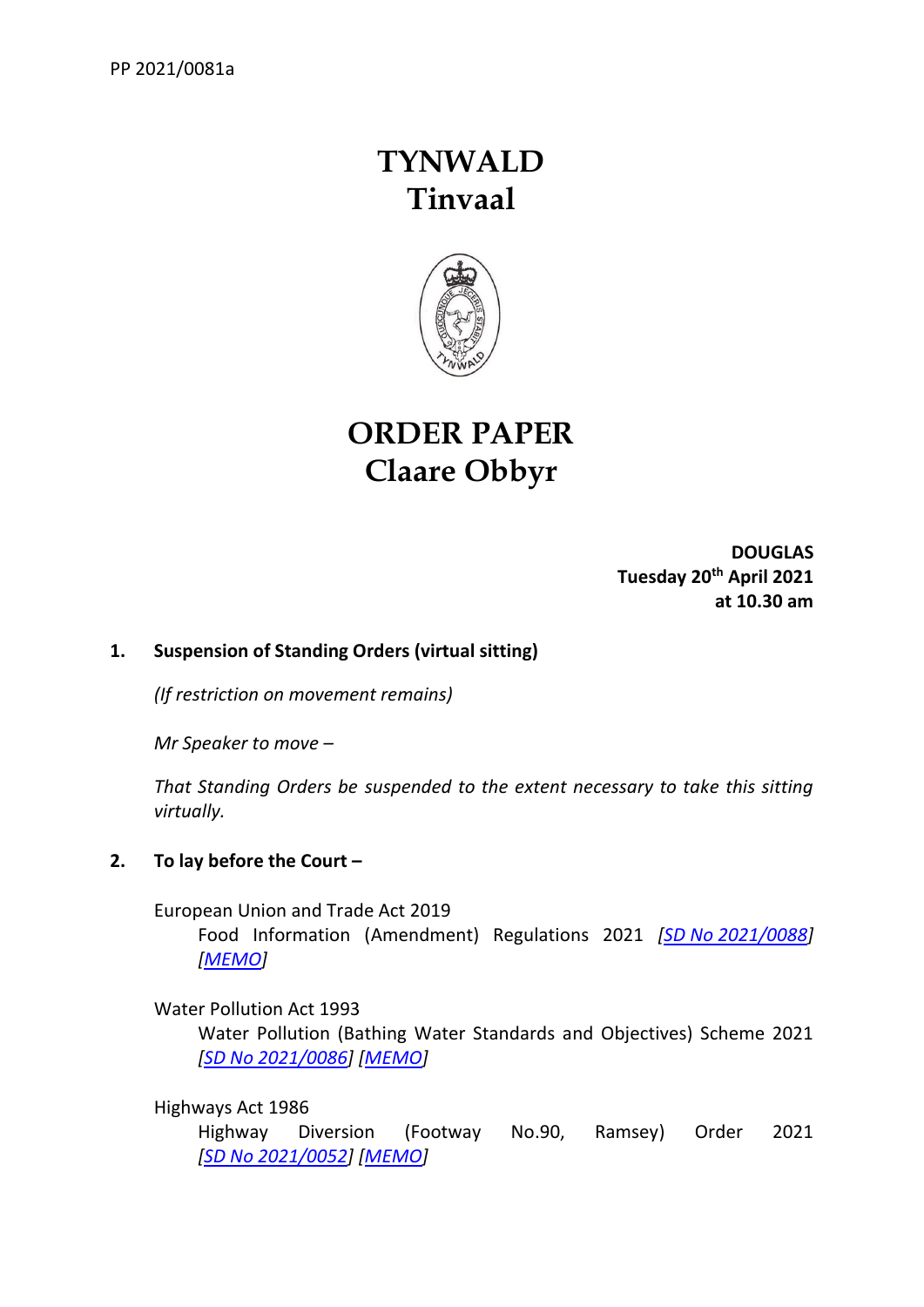Social Security Act 2000

Social Security Contributions and Benefits Act 1992 (Application) (Amendment) (No. 4) Order 2021 *[SD No [2021/0097\]](https://www.tynwald.org.im/business/opqp/sittings/20182021/2021-SD-0097.pdf) [\[MEMO\]](https://www.tynwald.org.im/business/opqp/sittings/20182021/2021-SD-0097-MEMO.pdf)*

Customs and Excise Act 1993

Customs and Excise Acts (Application) (Amendment) Order 2021 *[SD No [2021/0100\]](https://www.tynwald.org.im/business/opqp/sittings/20182021/2021-SD-0100.pdf) [\[MEMO\]](https://www.tynwald.org.im/business/opqp/sittings/20182021/2021-SD-0100-MEMO.pdf)* Taxation (Cross-border Trade) Act 2018 (Application) (Amendment) Order 2021 *[SD No [2021/0091\]](https://www.tynwald.org.im/business/opqp/sittings/20182021/2021-SD-0091.pdf)* 

#### **Report**

Tynwald Management Committee Third Report for the Session 2020-21: Tynwald Honours *[\[PP No 2021/0052\]](https://www.tynwald.org.im/business/opqp/sittings/20182021/2021-PP-0052.pdf)*

#### **The remaining items are not the subject of motions or debates on the Order Paper**

#### *Items subject to negative resolution*

Interpretation Act 2015 Harbour (Fees) Order 2021 *[\[SD No 2021/0032\]](https://www.tynwald.org.im/business/opqp/sittings/20182021/2021-SD-0032-APRIL.pdf) [\[MEMO\]](https://www.tynwald.org.im/business/opqp/sittings/20182021/2021-SD-0032-MEMO-APRIL.pdf)* 

Value Added Tax Act 1996

Value Added Tax Act 1996 (Reduced Rate) (Amendment) Order 2021 *[SD No [2021/0104\]](https://www.tynwald.org.im/business/opqp/sittings/20182021/2021-SD-0104.pdf) [\[MEMO\]](https://www.tynwald.org.im/business/opqp/sittings/20182021/2021-SD-0104-MEMO.pdf)*

#### *Documents subject to no procedure*

Social Security Contributions and Benefits Act 1992 Notice by Treasury – Coronavirus (COVID-19) Manx Earnings Replacement Allowance (No. 5) *[GC No [2021/0056\]](https://www.tynwald.org.im/business/opqp/sittings/20182021/2021-GC-0056.pdf)* Notice by Treasury - Coronavirus (COVID-19) Manx Earnings Replacement

Allowance (No. 4) *[GC No [2021/0026\]](https://www.tynwald.org.im/business/opqp/sittings/20182021/2021-GC-0026.pdf)*

Coronavirus (COVID-19) Business Support Scheme 2020

Notice by Treasury - Coronavirus (COVID-19) COVID-19 Salary Support Scheme: Excluded Sectors (Paragraph 3 as amended by SD 2020/0305) *[GC No [2021/0024\]](https://www.tynwald.org.im/business/opqp/sittings/20182021/2021-GC-0024.pdf)*

Notice by Treasury - COVID-19 Salary Support Scheme: Increase in Maximum Amount of Grant (Paragraph 7(2) as amended by SD 2020/0358 and SD 2021/0084) *[GC No [2021/0062\]](https://www.tynwald.org.im/business/opqp/sittings/20182021/2021-GC-0062.pdf)*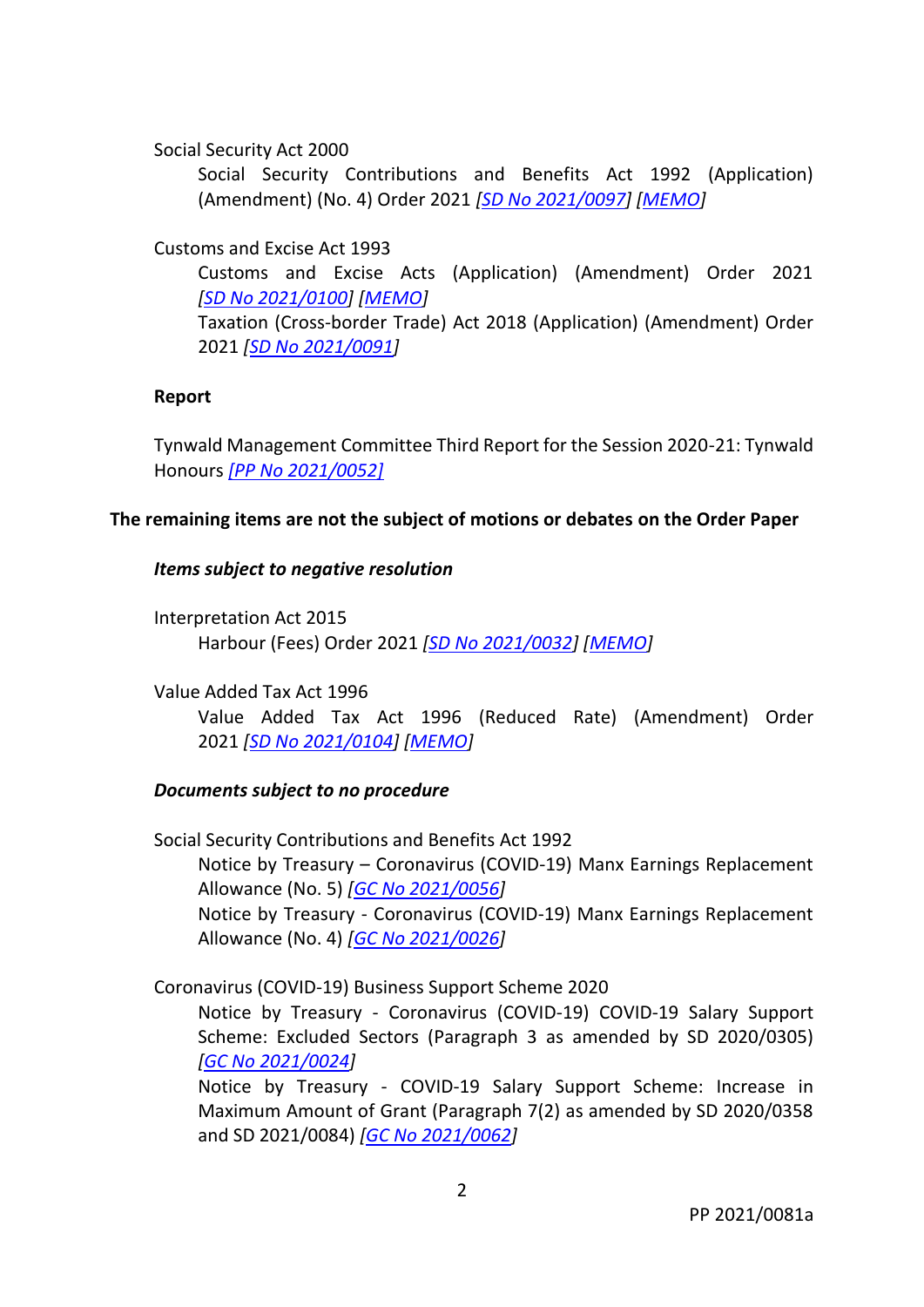Manx Care Act 2021

Manx Care Staff Transfer Scheme 2021 *[SD No [2021/0113\]](https://www.tynwald.org.im/business/opqp/sittings/20182021/2021-SD-0113.pdf) [\[MEMO\]](https://www.tynwald.org.im/business/opqp/sittings/20182021/2021-SD-0113-MEMO.pdf)*

Public Health Protection (Coronavirus) Regulations 2020 as amended

Direction by the Council of Ministers under Regulation 30 of the Public Health Protection (Coronavirus) Regulations 2020 relating to Educational Institutions *[GC No [2021/0057\]](https://www.tynwald.org.im/business/opqp/sittings/20182021/2021-GC-0057.pdf)*

Direction by the Council of Ministers under Regulation 30 of the Public Health Protection (Coronavirus) Regulations 2020 relating to child care service providers *[GC No [2021/0058\]](https://www.tynwald.org.im/business/opqp/sittings/20182021/2021-GC-0058.pdf)*

Direction by the Council of Ministers under Regulation 30 of the Public Health Protection (Coronavirus) Regulations 2020 relating to closure of premises *[GC No [2021/0059\]](https://www.tynwald.org.im/business/opqp/sittings/20182021/2021-GC-0059.pdf)*

Prohibition Notice by the Council of Ministers under regulation 26C of the Public Health Protection (Coronavirus) Regulations 2020 (exceptions from regulation 26B: general) relating to the circumstances in which a person may not leave his or her home *[GC No [2021/0060\]](https://www.tynwald.org.im/business/opqp/sittings/20182021/2021-GC-0060.pdf)*

Direction by Council of Ministers under Part 7A of the Public Health Protection (Coronavirus) Regulations 2020 relating to the circumstances in which persons may not gather together outside of their household *[GC No [2021/0061\]](https://www.tynwald.org.im/business/opqp/sittings/20182021/2021-GC-0061.pdf)*

Direction by Council of Ministers under Part 7A of the Public Health Protection (Coronavirus) Regulations 2020 relating to the circumstances in which persons may not gather together outside of their household *[GC No [2021/0063\]](https://www.tynwald.org.im/business/opqp/sittings/20182021/2021-GC-0063.pdf)*

Prohibition Notice by the Council of Ministers under regulation 26C of the Public Health Protection (Coronavirus) Regulations 2020 (exceptions from regulation 26B: general) relating to the circumstances in which a person may not leave his or her home *[GC No [2021/0064\]](https://www.tynwald.org.im/business/opqp/sittings/20182021/2021-GC-0064.pdf)*

Direction by Council of Ministers under Part 7A of the Public Health Protection (Coronavirus) Regulations 2020 relating to the circumstances in which persons may not gather together outside of their household *[GC No [2021/0065\]](https://www.tynwald.org.im/business/opqp/sittings/20182021/2021-GC-0065.pdf)*

Social Security Act 2000

Social Security Contributions and Benefits Act 1992 (Application) (Amendment) (No. 5) Order 2021 *[SD No [2021/0117\]](https://www.tynwald.org.im/business/opqp/sittings/20182021/2021-SD-0117.pdf) [\[MEMO\]](https://www.tynwald.org.im/business/opqp/sittings/20182021/2021-SD-0117-MEMO.pdf)*

Social Security Pensions Act 1975 (an Act of Parliament) Pensions Increase (Annual Review) Order 2021 *[\[SD No 2021/0110\]](https://www.tynwald.org.im/business/opqp/sittings/20182021/2021-SD-0110.pdf)*

Bank Holidays Act 1989

Bank Holidays (Amendment) Order 2021 *[SD No [2021/0124\]](https://www.tynwald.org.im/business/opqp/sittings/20182021/2021-SD-0124.pdf)*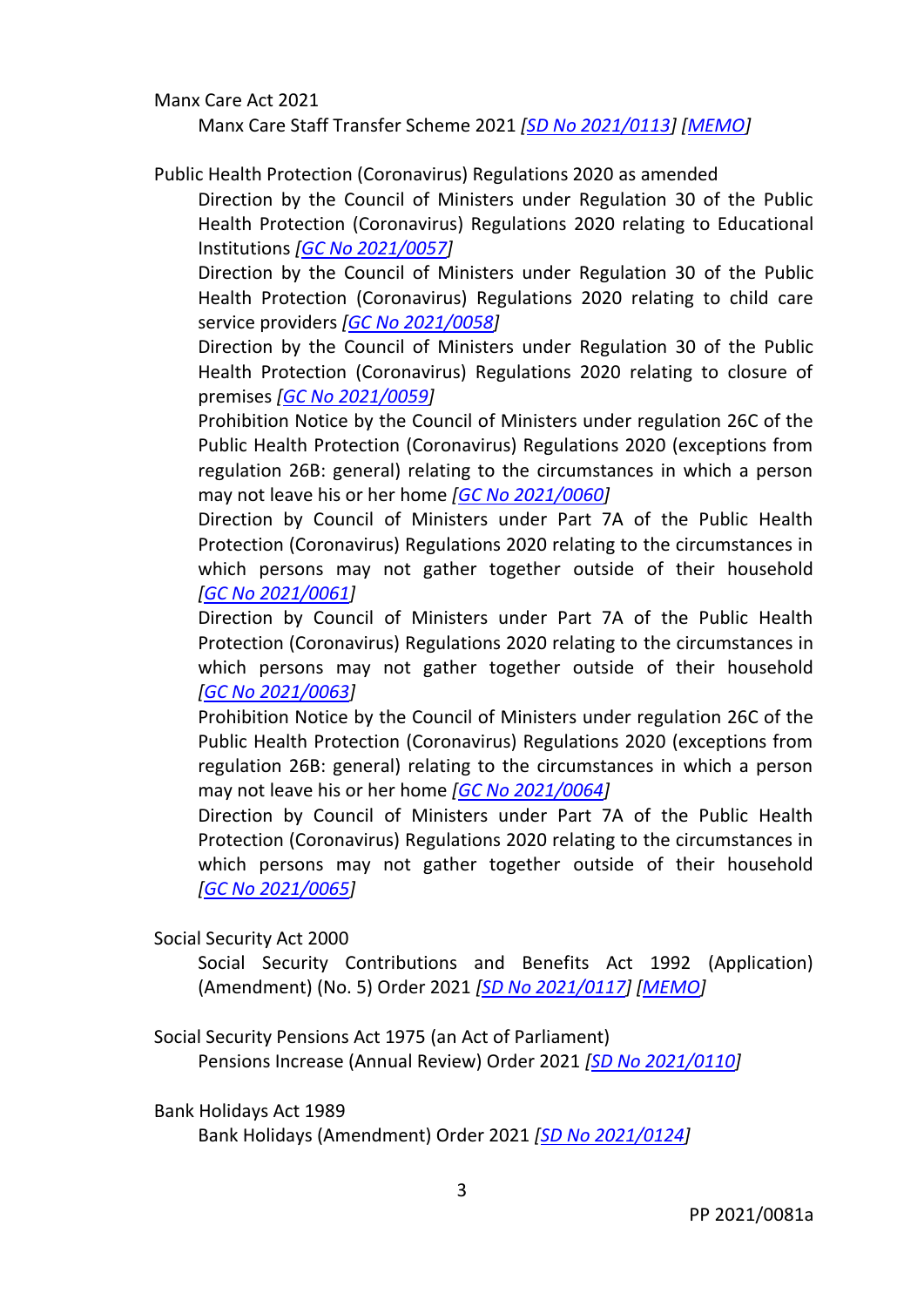Water Pollution (Bathing Water Standards and Objectives) Scheme 2021 – Policy for the designation of bathing waters in the Isle of Man *[GD No [2021/0011\]](https://www.tynwald.org.im/business/opqp/sittings/20182021/2021-GD-0011.pdf)*

#### **Reports**

Financial Provisions and Currency Act 2011 Annual Report 2020 *[GD No [2020/0019\]](https://www.tynwald.org.im/business/opqp/sittings/20182021/2020-GD-0019.pdf)*

Council of Ministers Response to the Tynwald Constitutional and Legal Affairs and Justice Committee – First Report for the Session 2020-2021 on Legal Services *[GD No [2021/0010\]](https://www.tynwald.org.im/business/opqp/sittings/20182021/2021-GD-0010.pdf)*

Equality Act 2017 Statutory Code of Practice on Services, Public Functions and Associations *[GD No [2021/0019\]](https://www.tynwald.org.im/business/opqp/sittings/20182021/2021-GD-0019.pdf)*

Isle of Man Financial Intelligence Unit Annual Report 2019-2021 *[GD No [2020/0015\]](https://www.tynwald.org.im/business/opqp/sittings/20182021/2020-GD-0015.pdf)*

Tynwald Commissioner for Administration Statement of Reasons for Failure to Investigate a Complaint TCA 1824 *[\[TCA 1824\]](https://www.tynwald.org.im/business/opqp/sittings/20182021/TCA1824.pdf)*

Tynwald Commissioner for Administration Report on case TCA 1904 *[\[TCA 1904\]](https://www.tynwald.org.im/business/opqp/sittings/20182021/TCA1904.pdf)*

Public Accounts Committee First Report for the Session 2020-21 - Salisbury Street *[PP No [2021/0012\]](https://www.tynwald.org.im/business/opqp/sittings/20182021/2021-PP-0012.pdf)*

Public Accounts Committee Second Report for the Session 2020-21 - Tynwald Auditor General Governance Proposal *[\[PP No 2021/0080\]](https://www.tynwald.org.im/business/opqp/sittings/20182021/2021-PP-0080.pdf)*

## **3. Questions**

See Question Paper.

#### **4. COVID-19**

Statement to be made by the Chief Minister.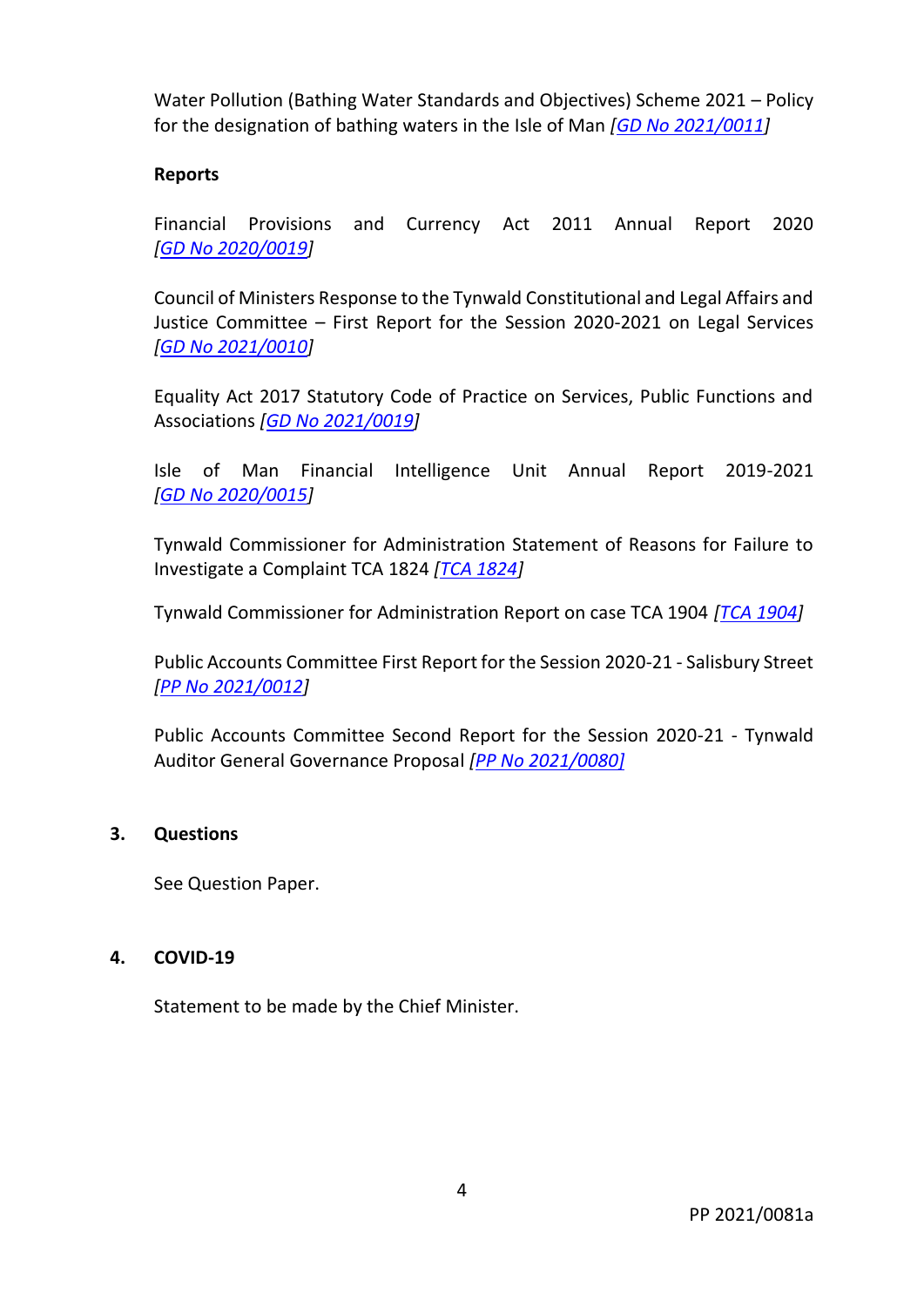## **5. Tynwald Standing Orders Committee**

–

The Chairman of the Tynwald Standing Orders Committee (Mr Speaker) to move

That the Tynwald Standing Orders Committee First Report for the Session 2020- 2021 – Management of Business *[PP No [2020/0211\]](https://www.tynwald.org.im/business/opqp/sittings/20182021/2020-PP-0211.pdf)* be received and that its recommendations be approved.

#### **6. Constitutional and Legal Affairs and Justice Committee: Legal Services**

The Chair of the Constitutional and Legal Affairs and Justice Committee (Mrs Poole-Wilson) to move –

That the Constitutional and Legal Affairs and Justice Committee's First Report for the Session 2020-21: Legal Services *[PP [No 2020/0191\(](https://www.tynwald.org.im/business/pp/Reports/2020-PP-0191(1).pdf)1)] [\[PP No 2020/0191\(2\)\]](https://www.tynwald.org.im/business/pp/Reports/2020-PP-0191(2).pdf)*  be received; and that Tynwald is of the opinion that:

- 1. The Manx legal system is in urgent need of reform;
- 2. The training system for Manx advocates is out of date and insufficient;
- 3. The system for qualification should be brought into line with the qualification system in England and Wales;
- 4. There should be a system of practising certificates for Manx advocates and others practising on the Island;
- 5. The process for re-qualifying as a Manx advocate for barristers and solicitors from other common law jurisdictions should be simplified;
- 6. It should be possible for legal practitioners to be given automatic temporary licences, giving them right of audience in Isle of Man courts, if they are briefed by a Manx advocate;
- 7. Registered Legal Practitioners should be classed as Manx advocates with a restricted licence, based on demonstrable experience and expertise;
- 8. A system of Continual Professional Development should be introduced;
- 9. The Law Society should not be the representative body and the regulator;
- 10. The disciplinary system for advocates should be reformed and, in particular, the Advocates' Disciplinary Tribunal in its current form should be abolished; and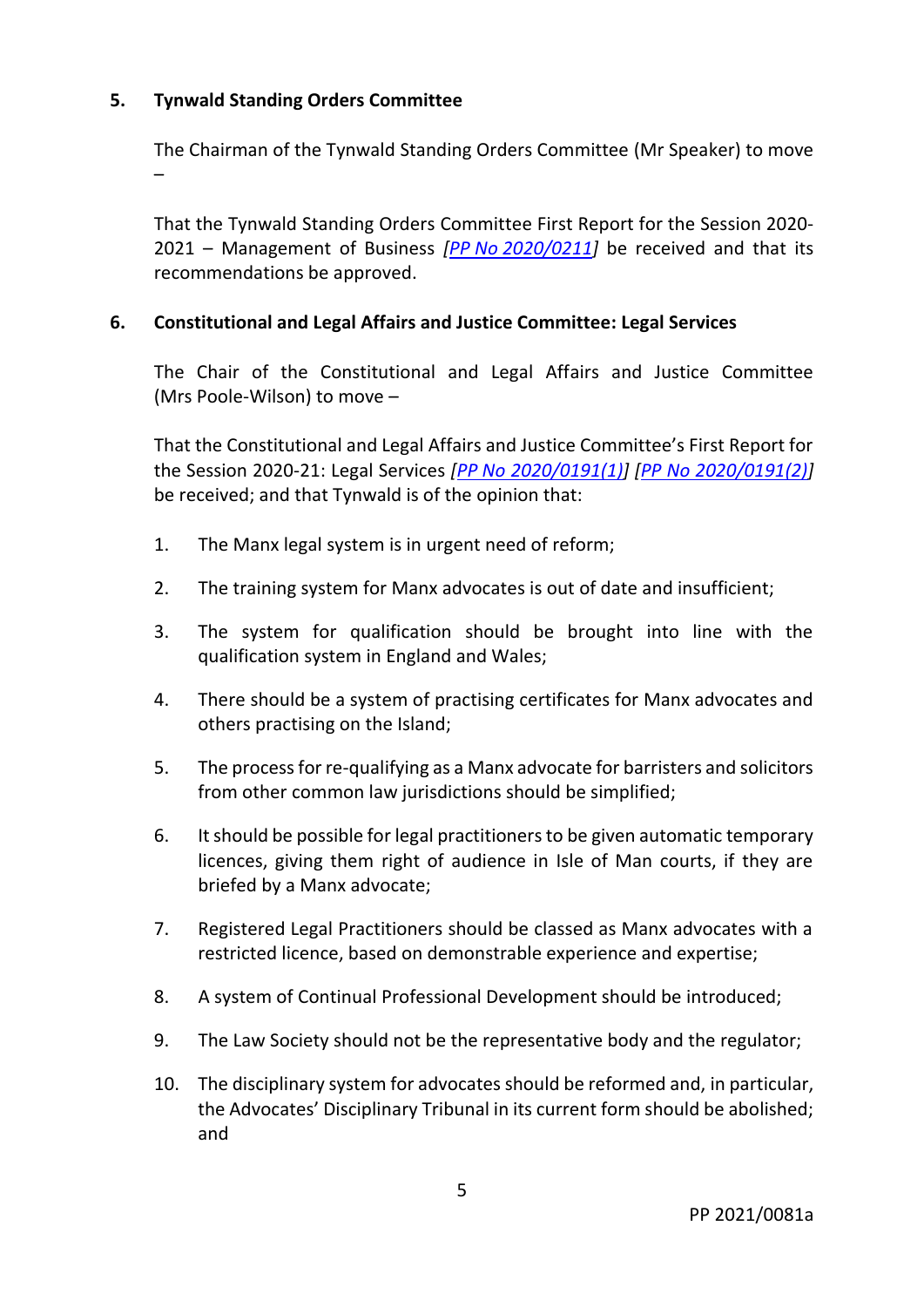- 11. That the Council of Ministers should commission an independent review of the regulation of legal services in the Isle of Man, chaired by a person who has not practised law in the Isle of Man. The review should consider options for implementing the reforms identified in this Report, in particular:
	- The development of better resources for training advocates;
	- Introduction of practising certificates;
	- A new, faster route to requalification as a Manx advocate for foreignqualified lawyers;
	- Keeping qualification in step with England and Wales;
	- The abolition of the category of Registered Legal Professional;
	- A definition of the 'provision of legal services in the Isle of Man';
	- The separation of regulation from representation; and
	- A more transparent, user-friendly complaints system, ideally with a single point of entry, which is able to provide proper guidance as to the standards of conduct expected of all lawyers practising on the Isle of Man.

The Review should report by July 2022.

*[GD No [2021/0010\]](https://www.tynwald.org.im/business/opqp/sittings/20182021/2021-GD-0010.pdf) is relevant to this item.*

## **7. Tynwald Honours**

Mr Speaker to move –

That the Tynwald Management Committee Third Report for the Session 2020-21: Tynwald Honours *[PP No [2021/0052\]](https://www.tynwald.org.im/business/opqp/sittings/20182021/2021-PP-0052.pdf)* be received and the following recommendation be approved –

That Mr A.L. Ian Cottier be awarded the Tynwald Honour for his public service and charitable work on 5<sup>th</sup> July 2021.

#### **8. European Union and Trade Act 2019**

The Minister for Environment, Food and Agriculture to move –

That the Food Information (Amendment) Regulations 2021 be approved *[SD No [2021/0088\]](https://www.tynwald.org.im/business/opqp/sittings/20182021/2021-SD-0088.pdf) [\[MEMO\]](https://www.tynwald.org.im/business/opqp/sittings/20182021/2021-SD-0088-MEMO.pdf)*.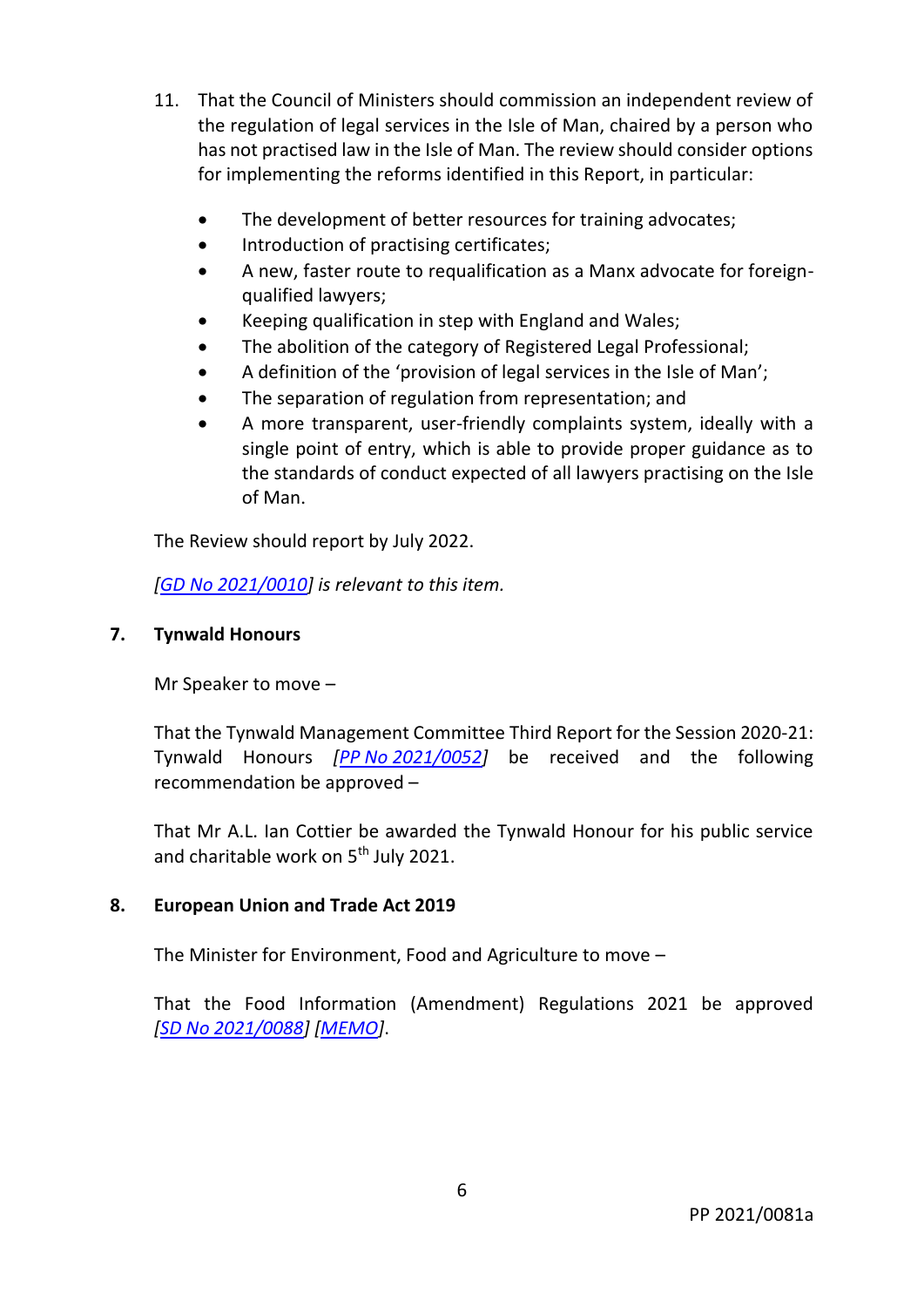#### **9. Water Pollution Act 1993**

The Minister for Environment, Food and Agriculture to move –

That the Water Pollution (Bathing Water Standards and Objectives) Scheme be approved *[SD No [2021/0086\]](https://www.tynwald.org.im/business/opqp/sittings/20182021/2021-SD-0086.pdf) [\[MEMO\]](https://www.tynwald.org.im/business/opqp/sittings/20182021/2021-SD-0086-MEMO.pdf).*

#### **10. Highways Act 1986**

The Minister for Infrastructure to move –

That the Highway Diversion (Footway No.90, Ramsey) Order 2021 *[SD No [2021/0052\]](https://www.tynwald.org.im/business/opqp/sittings/20182021/2021-SD-0052.pdf) [\[MEMO\]](https://www.tynwald.org.im/business/opqp/sittings/20182021/2021-SD-0052-MEMO.pdf)* be approved.

#### **11. Social Security Act 2000**

The Minister for the Treasury to move –

That the Social Security Contributions and Benefits Act 1992 (Application) (Amendment) (No. 4) Order 2021 *[SD No [2021/0097\]](https://www.tynwald.org.im/business/opqp/sittings/20182021/2021-SD-0097.pdf) [\[MEMO\]](https://www.tynwald.org.im/business/opqp/sittings/20182021/2021-SD-0097-MEMO.pdf)* be approved.

#### **12. Customs and Excise Act 1993**

The Minister for the Treasury to move –

That the Customs and Excise Acts (Application) (Amendment) Order 2021 *[SD No [2021/0100\]](https://www.tynwald.org.im/business/opqp/sittings/20182021/2021-SD-0100.pdf) [\[MEMO\]](https://www.tynwald.org.im/business/opqp/sittings/20182021/2021-SD-0100-MEMO.pdf)* be approved.

#### **13. Customs and Excise Act 1993**

The Minister for the Treasury to move –

That the Taxation (Cross-border Trade) Act 2018 (Application) (Amendment) Order 2021 *[SD No [2021/0091\]](https://www.tynwald.org.im/business/opqp/sittings/20182021/2021-SD-0091.pdf) [\[MEMO\]](https://www.tynwald.org.im/business/opqp/sittings/20182021/2021-SD-0091-MEMO.pdf)* be approved.

#### **14. Adoption of Confederation of Passenger Transport Code by Bus Vannin**

The Hon. Member for Douglas Central (Mr Thomas) to move –

That Tynwald is of the opinion that Bus Vannin should adopt the non-statutory voluntary Code of Best Practice for bus operators, which was developed jointly by the Confederation of Passenger Transport and the UK Department for Transport as the industry standard for the use and acceptance of approved mobility scooters intended for footpath or pavement use only with a maximum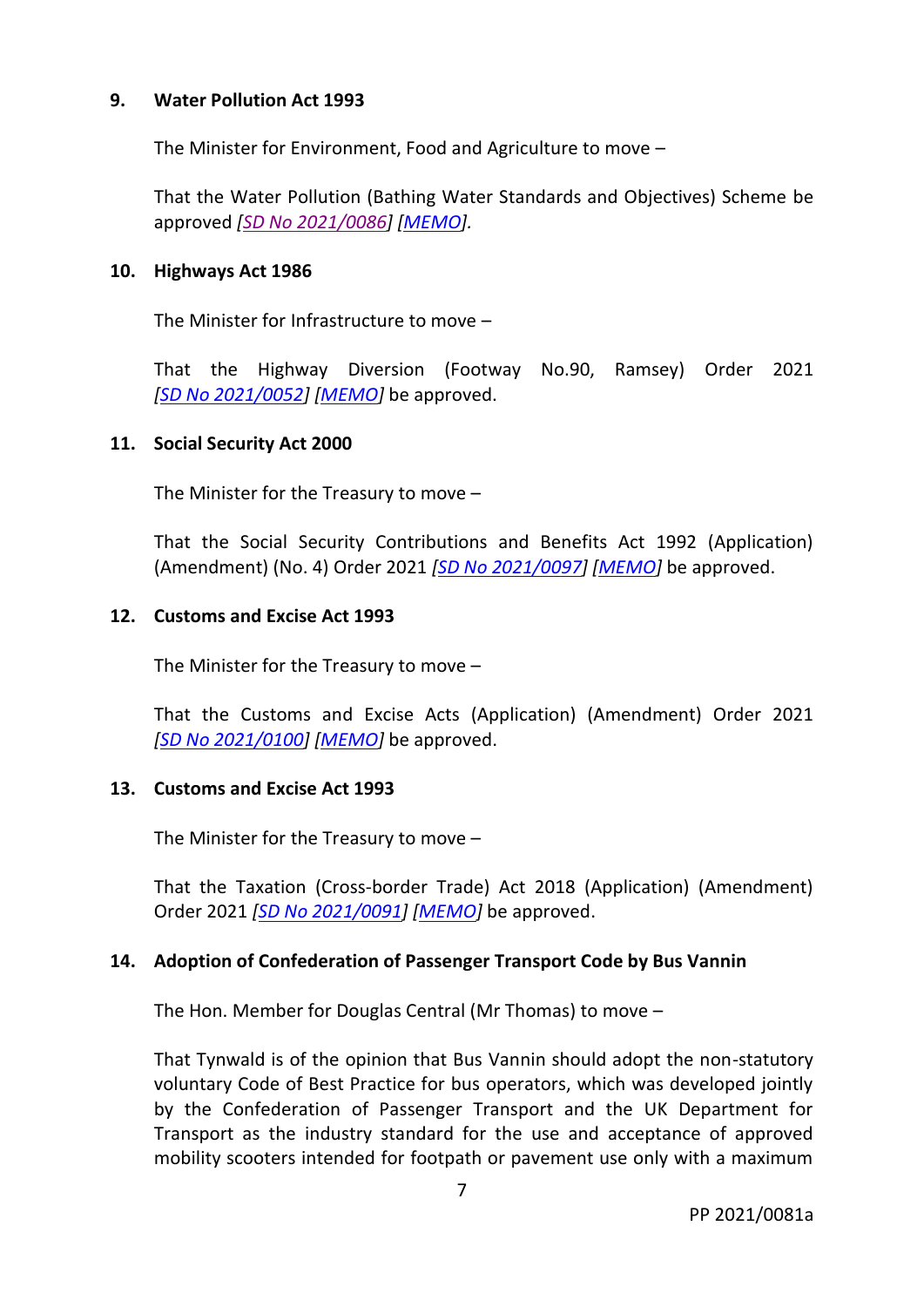speed limit of 4mph, in order to help people with mobility difficulties to use low floor buses that are adapted to carry wheel chairs.

## **15. Tynwald Commissioner for Administration**

The Hon. Member for Douglas Central (Mr Thomas) to move –

That a Committee of three Members of the Legislative Council be appointed to review the working of the Tynwald Commissioner for Administration Act, with special reference to i) governance; ii) scope of duties; iii) adequacy of financing; iv) operations; v) system for reporting; vi) cooperation from bodies which are investigated and vii) follow up by listed authorities of investigations and reports of the Tynwald Commissioner for Administration; and, notwithstanding the provisions of Standing Order 5.5(2), that the members of the Committee continue beyond the Dissolution of the House of Keys in 2021 and that the Committee report with recommendations by April 2022.

*The following documents are relevant to this item. Tynwald Commissioner for Administration Third Annual Report July 2020 [PP No [2020/0153\]](https://www.tynwald.org.im/business/opqp/sittings/20182021/2020-PP-0153.pdf) Tynwald Commissioner for Administration Second Annual Report July 2019 [PP [No 2019/0104\]](https://www.tynwald.org.im/business/opqp/sittings/20182021/2019-PP-0104.pdf)*

*Tynwald Commissioner for Administration First Annual Report July 2018 [PP No [2018/0119\]](https://www.tynwald.org.im/business/opqp/sittings/Tynwald%2020162018/2018-PP-0119.pdf)*

*Tynwald Commissioner for Administration Report on a Complaint made against the Department of the Environment, Food and Agriculture [\[TCA1801\]](https://www.tynwald.org.im/business/opqp/sittings/20182021/TCA1801.pdf)*

*Response to Tynwald Commissioner Case TCA1801 [\[GD No 2019/0036\]](https://www.tynwald.org.im/business/opqp/sittings/20182021/2019-GD-0036.pdf)*

*Tynwald Commissioner for Administration Report on Case 1806 [\[TCA1806\]](https://www.tynwald.org.im/business/opqp/sittings/Tynwald%2020162018/TCA1806.pdf)*

*Tynwald Commissioner for Administration Refusal to investigate a Complaint – Statement of Reasons [\[TCA 1810\]](https://www.tynwald.org.im/business/opqp/sittings/20182021/TCA1810.pdf)*

*Tynwald Commissioner for Administration Report on a Complaint Made Against the Department of Environment, Food and Agriculture (DEFA) Case TCA 1818 [\[TCA 1818\]](https://www.tynwald.org.im/business/opqp/sittings/20182021/2020-TCA-1818.pdf)*

## **16. Election observation for the September General Election**

The Hon. Member for Garff (Mr Perkins) to move –

That the Council of Ministers should consider inviting a CPA Election Observation Team for the September General Election; and should report to the July sitting of Tynwald.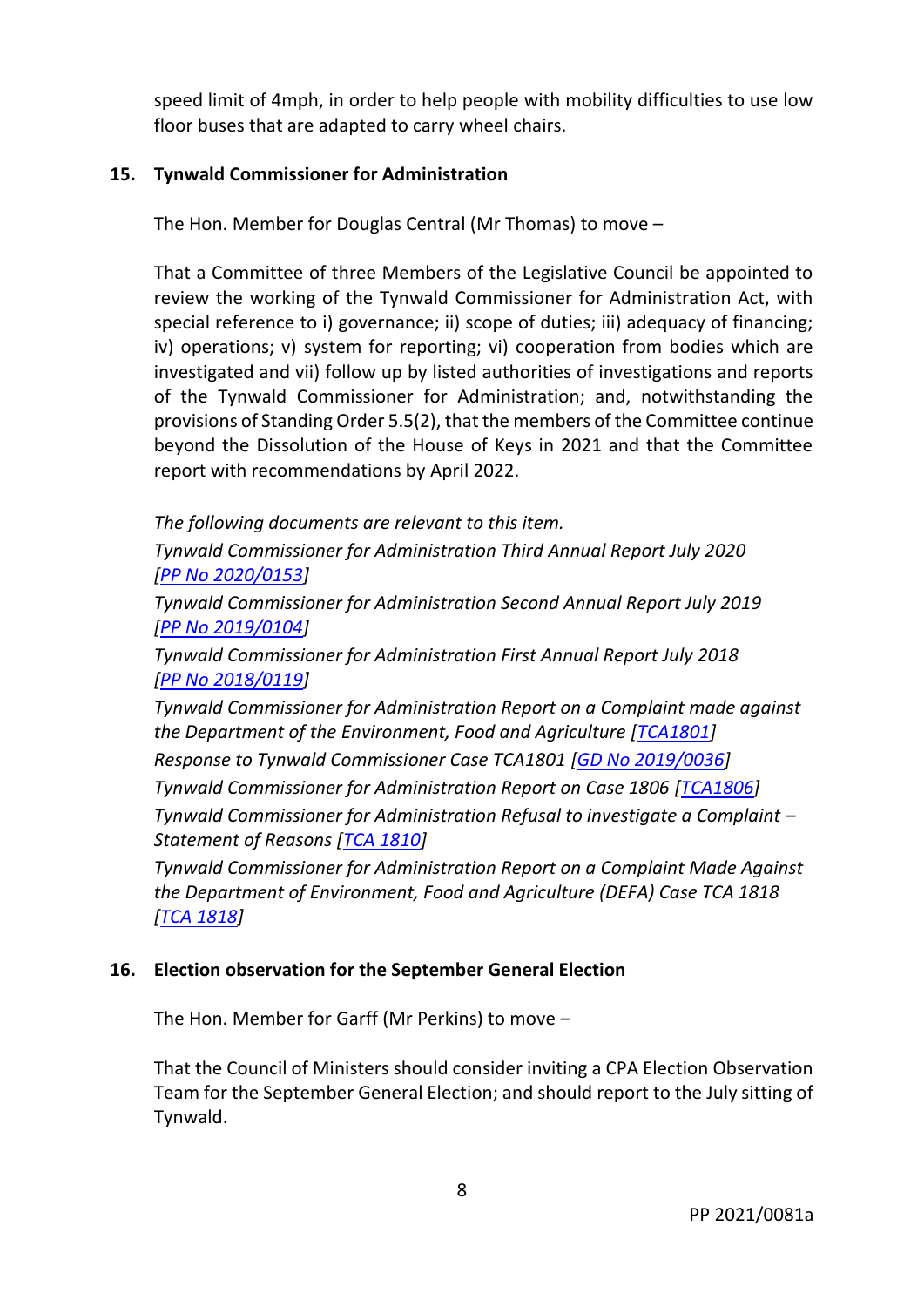## **17. Armed Schooner "Peggy"**

The Hon. Member for Arbory, Castletown and Malew (Mr Moorhouse) to move – That Tynwald notes with concern the delay in returning the armed schooner "Peggy" to public display in Castletown; and asks the Chief Minister to report by July 2021 on the following issues:

- 1. What plans and timescale were put in place by Manx National Heritage, prior to the "Peggy" being removed from Castletown in 2015, to accommodate her return to Castletown.
- 2. The reasons for the continuing delay in returning the "Peggy" to public view in Castletown.
- 3. The production of a realistic timeline to secure the return of the ''Peggy'' with a specific and easily identifiable staging posts for when the "Peggy" will be returned to Castletown for public viewing.
- 4. The plans to secure adequate funding to provide appropriate premises within the area of the Nautical Museum in Castletown within a reasonable timescale, in order to safeguard this important part of the Island's history, including the public display of the "Peggy" for the enjoyment and education of future generations.

#### **18. Senior Race Day**

The Hon. Member for Arbory, Castletown and Malew (Mr Moorhouse) to move –

That Tynwald is of the opinion that Senior Race Day 2021 should return to its original calendar date to encourage the creation of a two week celebration of Island life.

## **19. Department of Health and Social Care complaints process**

The Hon. Member for Middle (Mr Shimmins) to move –

That Tynwald is of the opinion that the Department of Health and Social Care (DHSC) complaints process is long overdue an overhaul and recognises that this is a departmental priority; recognises the need for an effective complaints process for both DHSC and Manx Care; notes that effective processes for complaints, whistleblowing, raising concerns and duty of candour rely on an open and transparent process for communicating between all stakeholders; believes that the revised complaints regulations, following public consultation, should be brought to Tynwald for approval by November 2021; and asks the Department to restructure the Independent Review Bodies(IRB) to provide for one body to cover both health and care, and in so doing to review the IRB procedures.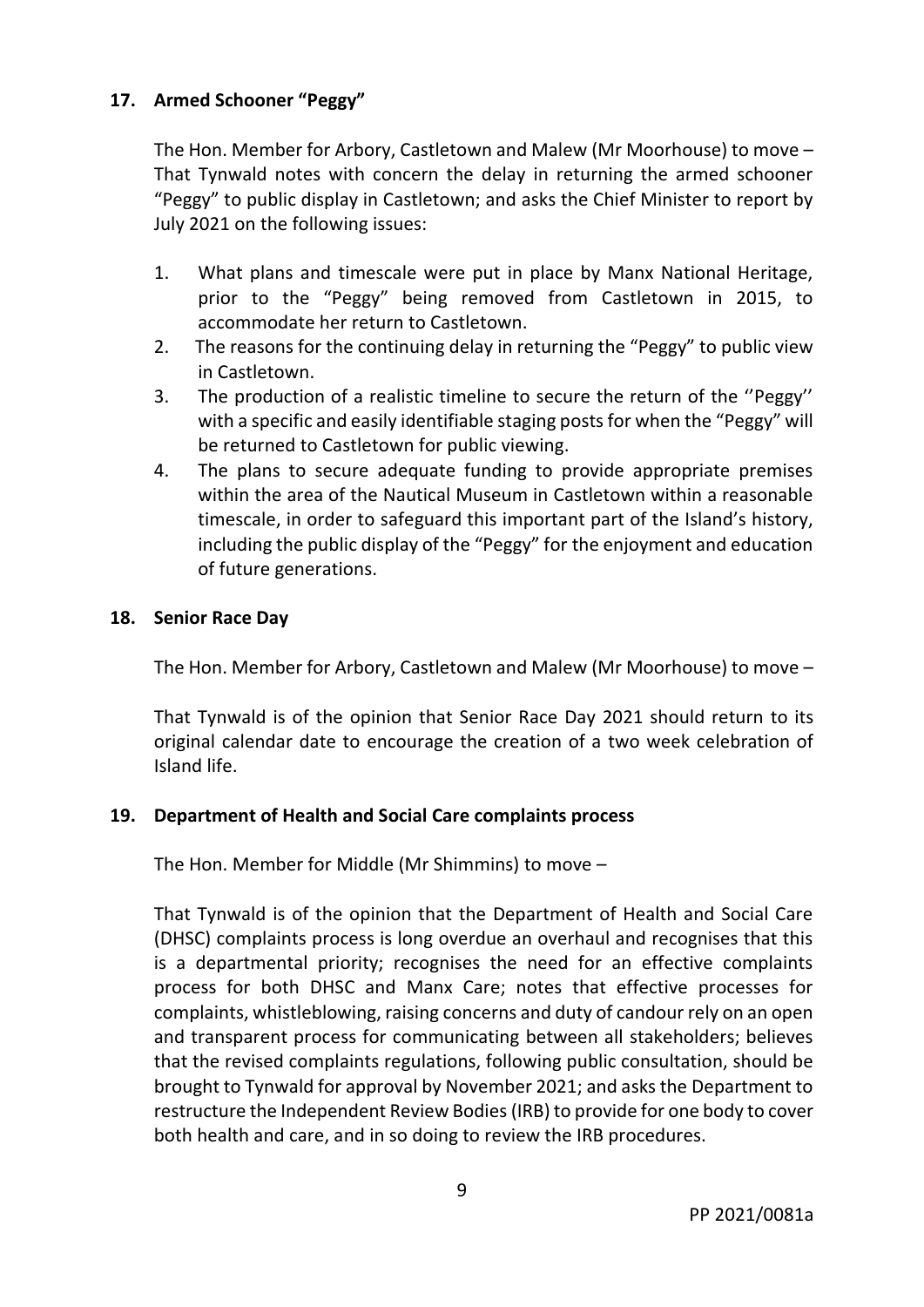## **20. Amendment of Standing Order 3.5(2)**

The Hon. Member for Douglas Central (Ms Corlett) to move –

That Standing Order 3.5(2) be amended to add the words "; but a majority of members present and voting may determine that the time shall be extended".

The amended Standing Order would read:

*(2) Subject to Standing Order 2.2(5), unless the President directs by notice set out on the Question Paper, the time allotted for tabled Questions shall be two and a half hours; but a majority of members present and voting may determine that the time shall be extended.*

#### **21. Manx Telephone Boxes**

The Hon. Member for Arbory, Castletown and Malew (Mr Moorhouse) to move –

That Tynwald is of the opinion that Manx Telecom should publish its strategy for maintaining the remaining Red Phone boxes on the Island; recognises the historical nature of the iconic Red Phone box and the opportunities to enhance Manx life by repurposing some boxes in their current location; encourages Manx Telecom to find alternative ways to cover the costs of retaining the telephone boxes; notes with dismay the rushed nature of the current policy to remove the telephone boxes from various sites and the failure to adhere to agreements with local companies and Commissioners to preserve iconic telecoms infrastructure for the safety and wellbeing of local people; and calls on the Council of Ministers to raise concerns with Manx Telecom over its failure to adhere to the Telecoms code with specific reference to the Public Notice placed in several Public Call boxes.

#### **22. Charity Banking Services**

The Hon. Member for Rushen (Mr Speaker) to move –

That Tynwald:

- 1. Commends the work of small charities as part of the fabric of Manx life;
- 2. Notes with dismay the increasing trend for charging small charities for basic banking services;
- 3. Calls upon Treasury to bring forward legislation to make basic banking services free of charge for registered charities and not-for-profit clubs and associations; and